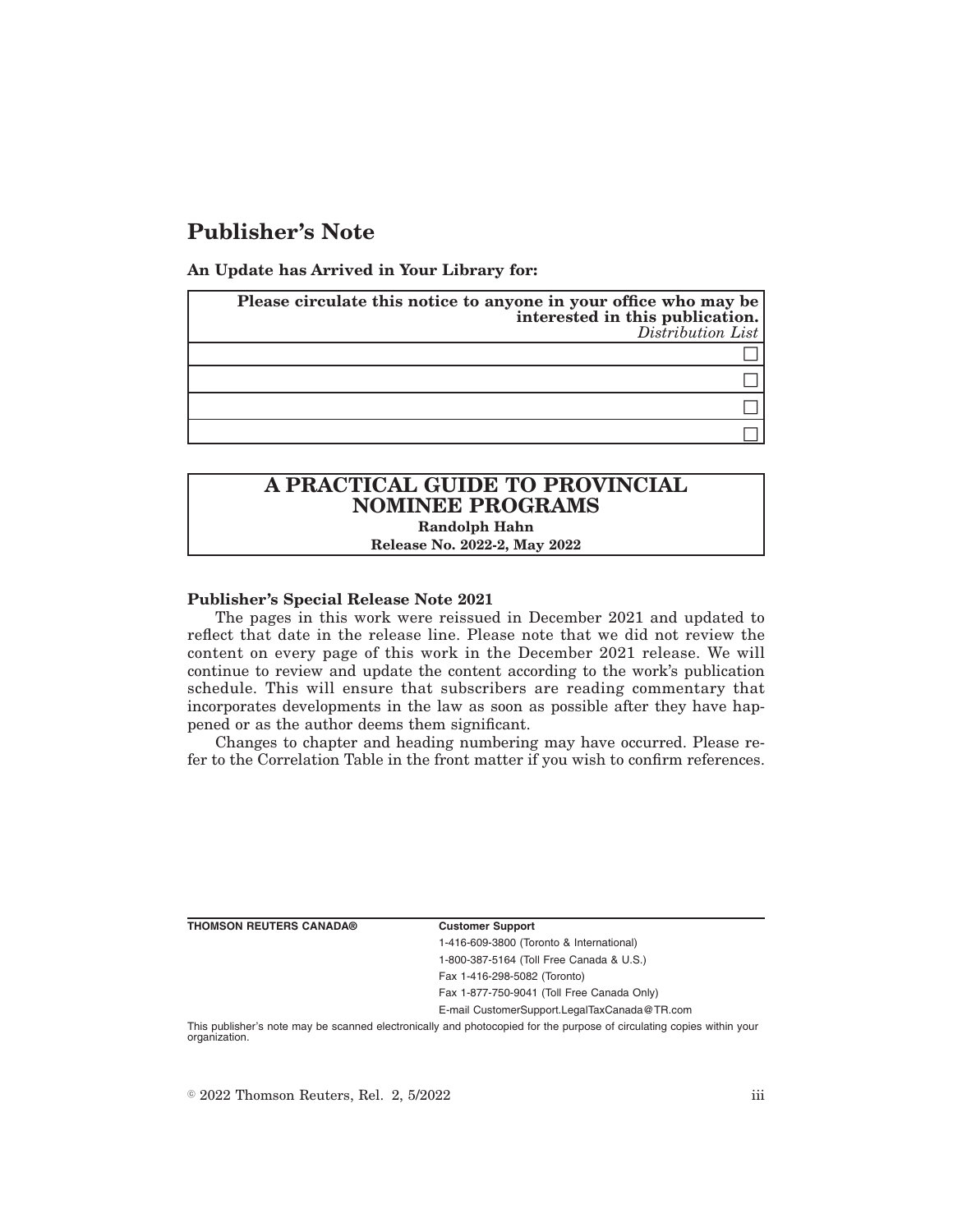A clear trend in the Canadian immigration law is the increasing role that the provinces and territories have in the selection of prospective immigrants to Canada. Increasingly, immigrants who arrive in Canada do so after being nominated by a province. Attention needs to be paid to the opportunities and possibilities of immigrating to Canada through the various provincial programs. A Practical Guide to Provincial Nominee Programs in Canadian Immigration Law provides an overview of provincial nominee programs for those needing to understand what these nominee programs have to offer. It is important to also understand the practicalities of how various provincial programs work and this book aims to provide that information by providing specific and practical information and tips about accessing the provincial programs.

This release incorporates the following updates:

- E **Northwest Territories Nominee Program—Entry Level/Semi-Skilled Occupations**—The Entry Level/Semi-Skilled Occupations category was devised to assist employers in the Northwest Territories who are facing labour shortages in NOC Skill Level C and D positions. Nominees must have already worked in the same position with the nominating employer for at least six months on a work permit and show proof of settlement income. The position must be a full-time permanent position (at least 37.5 hours per week). It must be in compliance with the territorial *Employment Standards Act* and existing collective bargaining agreements, if applicable. The employer must also provide a comparable industry rate of pay, based on Job Bank wage information, the business' existing workforce rate of pay, rate of pay as advertised, and rate of pay in the Labour Market Impact Assessment (LMIA), if applicable (with the rule that the rate of pay cannot be lower than the current minimum wage of the Northwest Territories). The employer must have been registered and operational in the Northwest Territories for at least one year prior to application submission. Further, the employer must be in good standing with the Northwest Territories' Workers' Safety and Compensation Commission and the Northwest Territories' Employment Standards office.
- E **Northwest Territories Nominee Program—Business Stream— Practical Tips—the Application Process—Application Process— Business Stream**—Applications to the Business Stream are by invitation only. A prospective applicant must first make at least one business trip for a minimum duration of four business days to the location of the business being proposed in the Northwest Territories. He/she must then attend at least one in-person interview with Business Stream Nominee Program staff at the Regional Centre located closest to the place of the proposed business. Prior to the interview, he/she must submit a short summary of the proposed business concept, along with certain application forms, language test results, payment of the nonrefundable application fee and an up-to-date resume. Program staff will assess the prospective applicant's business concept, knowledge of the territory, and business and communication skills during the interview. Authorized immigration representatives are not permitted to take part in interviews**.** If the result of the interview is positive, the prospective applicant must submit a written summary of his/her business concept with a basic outline of the investments that will be made, as well as a summary of